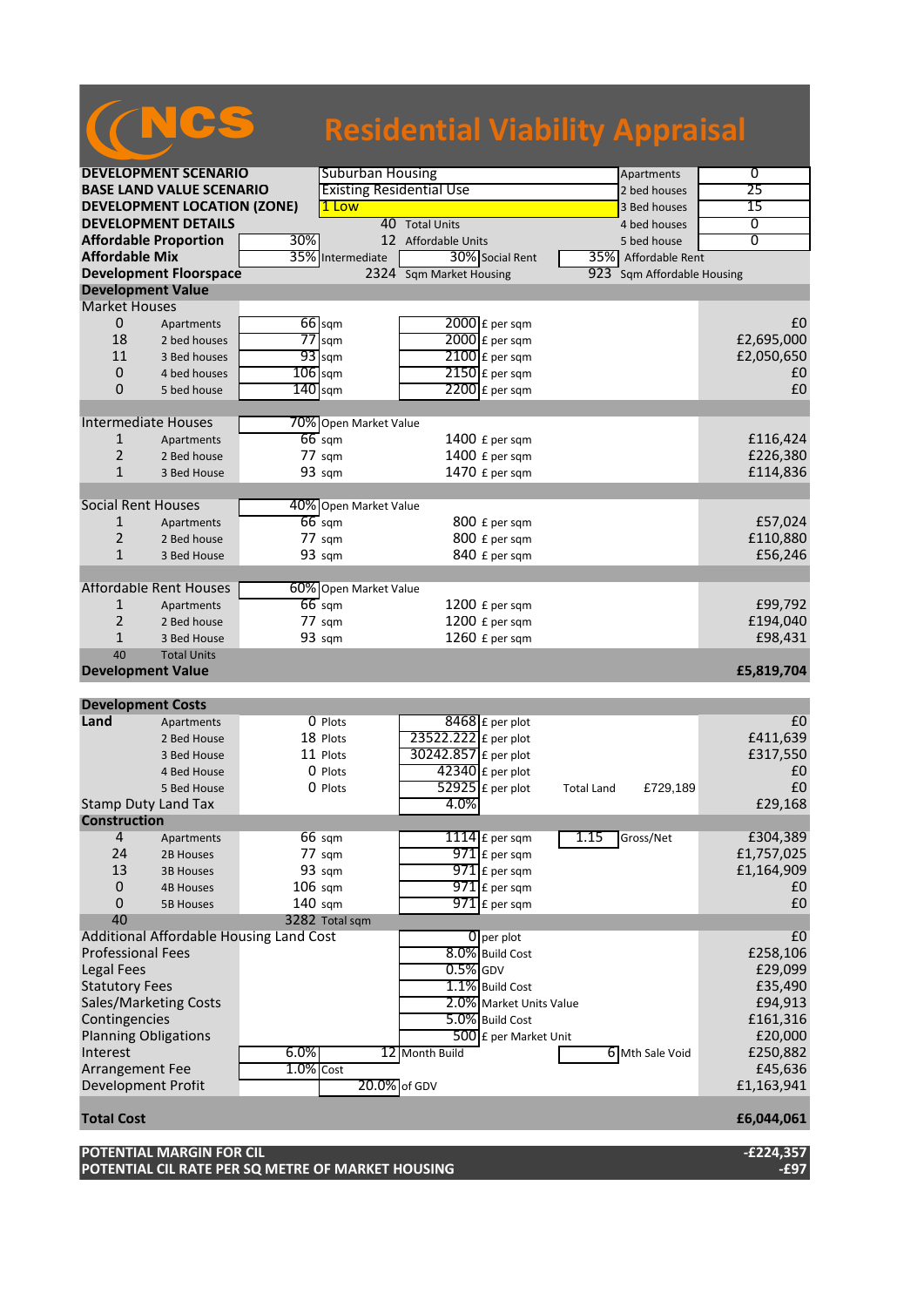## NCS **Residential Viability Appraisal**

|                           | <b>DEVELOPMENT SCENARIO</b>             |              | <b>Suburban Housing</b>         |                         | Apartments                      | $\overline{0}$ |
|---------------------------|-----------------------------------------|--------------|---------------------------------|-------------------------|---------------------------------|----------------|
|                           | <b>BASE LAND VALUE SCENARIO</b>         |              | <b>Existing Residential Use</b> |                         | 2 bed houses                    | 25             |
|                           | <b>DEVELOPMENT LOCATION (ZONE)</b>      |              | 2 Medium                        |                         | 3 Bed houses                    | 15             |
|                           | <b>DEVELOPMENT DETAILS</b>              |              |                                 | 40 Total Units          | 4 bed houses                    | 0              |
|                           | <b>Affordable Proportion</b>            | 30%          |                                 | 12 Affordable Units     | 5 bed house                     | 0              |
| <b>Affordable Mix</b>     |                                         |              | 35% Intermediate                | 30% Social Rent         | 35% Affordable Rent             |                |
|                           | <b>Development Floorspace</b>           |              |                                 | 2324 Sqm Market Housing | 923 Sqm Affordable Housing      |                |
|                           | <b>Development Value</b>                |              |                                 |                         |                                 |                |
| <b>Market Houses</b>      |                                         |              |                                 |                         |                                 |                |
| 0                         | Apartments                              |              | $66$ sqm                        | $2700$ £ per sqm        |                                 | £0             |
| 18                        | 2 bed houses                            |              | $77$ sqm                        | 2700 £ per sqm          |                                 | £3,638,250     |
| 11                        | 3 Bed houses                            |              | $93$ sqm                        | $2775$ $E$ per sqm      |                                 | £2,709,788     |
| $\pmb{0}$                 | 4 bed houses                            | $106$ sqm    |                                 | $2900$ £ per sqm        |                                 | £0             |
| 0                         | 5 bed house                             | $140$ sqm    |                                 | $3015$ £ per sqm        |                                 | £0             |
|                           |                                         |              |                                 |                         |                                 |                |
|                           | Intermediate Houses                     |              | 70% Open Market Value           |                         |                                 |                |
|                           |                                         |              | $66$ sqm                        |                         |                                 |                |
| 1<br>$\overline{2}$       | Apartments                              |              |                                 | 1890 £ per sqm          |                                 | £157,172       |
|                           | 2 Bed house                             |              | $77 \text{ sqm}$                | 1890 £ per sqm          |                                 | £305,613       |
| $\mathbf{1}$              | 3 Bed House                             |              | 93 sqm                          | 1942.5 £ per sqm        |                                 | £151,748       |
|                           |                                         |              |                                 |                         |                                 |                |
| <b>Social Rent Houses</b> |                                         |              | 40% Open Market Value           |                         |                                 |                |
| 1                         | Apartments                              |              | $66$ sqm                        | 1080 £ per sqm          |                                 | £76,982        |
| $\overline{2}$            | 2 Bed house                             |              | 77 sqm                          | 1080 £ per sqm          |                                 | £149,688       |
| $\mathbf{1}$              | 3 Bed House                             |              | 93 sqm                          | 1110 £ per sqm          |                                 | £74,326        |
|                           |                                         |              |                                 |                         |                                 |                |
|                           | <b>Affordable Rent Houses</b>           |              | 60% Open Market Value           |                         |                                 |                |
| $\mathbf{1}$              | Apartments                              |              | $66$ sqm                        | 1620 £ per sqm          |                                 | £134,719       |
| 2                         | 2 Bed house                             |              | 77 sqm                          | 1620 £ per sqm          |                                 | £261,954       |
| $\mathbf{1}$              | 3 Bed House                             |              | 93 sqm                          | 1665 £ per sqm          |                                 | £130,070       |
|                           | <b>Total Units</b>                      |              |                                 |                         |                                 |                |
| 40                        |                                         |              |                                 |                         |                                 |                |
|                           | <b>Development Value</b>                |              |                                 |                         |                                 | £7,790,310     |
|                           |                                         |              |                                 |                         |                                 |                |
|                           | <b>Development Costs</b>                |              |                                 |                         |                                 |                |
| Land                      | Apartments                              |              | O Plots                         |                         |                                 | £0             |
|                           | 2 Bed House                             |              | 18 Plots                        | $17544$ £ per plot      |                                 |                |
|                           | 3 Bed House                             |              | 11 Plots                        | 48733.333 £ per plot    |                                 | £852,833       |
|                           | 4 Bed House                             |              | 0 Plots                         | $62657.143$ £ per plot  |                                 | £657,900<br>£0 |
|                           |                                         |              |                                 | $87720$ £ per plot      |                                 | £0             |
|                           | 5 Bed House                             |              | 0 Plots                         | $109650$ £ per plot     | £1,510,733<br><b>Total Land</b> |                |
|                           | <b>Stamp Duty Land Tax</b>              |              |                                 | 5.0%                    |                                 | £75,537        |
| <b>Construction</b>       |                                         |              |                                 |                         |                                 |                |
| 4                         | Apartments                              |              | $66 \text{ sqm}$                | $1114$ E per sqm        | 1.15<br>Gross/Net               | £304,389       |
| 24                        | 2B Houses                               |              | 77 sqm                          | 971 £ per sqm           |                                 | £1,757,025     |
| 13                        | <b>3B Houses</b>                        |              | 93 sqm                          | $971$ $E$ per sqm       |                                 | £1,164,909     |
| 0                         | <b>4B Houses</b>                        | $106$ sqm    |                                 | 971 £ per sqm           |                                 | £0             |
| 0                         | <b>5B Houses</b>                        | 140 sqm      |                                 | $971$ $E$ per sqm       |                                 | £0             |
| 40                        |                                         |              | 3282 Total sqm                  |                         |                                 |                |
|                           | Additional Affordable Housing Land Cost |              |                                 | 14620 per plot          |                                 | £175,440       |
| <b>Professional Fees</b>  |                                         |              |                                 | 8.0% Build Cost         |                                 | £258,106       |
| <b>Legal Fees</b>         |                                         |              |                                 | $0.5\%$ GDV             |                                 | £38,952        |
| <b>Statutory Fees</b>     |                                         |              |                                 | 1.1% Build Cost         |                                 | £35,490        |
|                           | Sales/Marketing Costs                   |              |                                 | 2.0% Market Units Value |                                 | £126,961       |
| Contingencies             |                                         |              |                                 | 5.0% Build Cost         |                                 | £170,088       |
|                           | <b>Planning Obligations</b>             |              |                                 | 500 £ per Market Unit   |                                 | £20,000        |
| Interest                  |                                         | 6.0%         |                                 | 12 Month Build          | 6 Mth Sale Void                 | £339,267       |
| Arrangement Fee           |                                         | $1.0\%$ Cost |                                 |                         |                                 | £56,176        |
|                           | Development Profit                      |              | 20.0% of GDV                    |                         |                                 | £1,558,062     |
|                           |                                         |              |                                 |                         |                                 |                |
| <b>Total Cost</b>         |                                         |              |                                 |                         |                                 | £7,591,133     |
|                           | <b>POTENTIAL MARGIN FOR CIL</b>         |              |                                 |                         |                                 | £199,177       |

**POTENTIAL CIL RATE PER SQ METRE OF MARKET HOUSING £86**